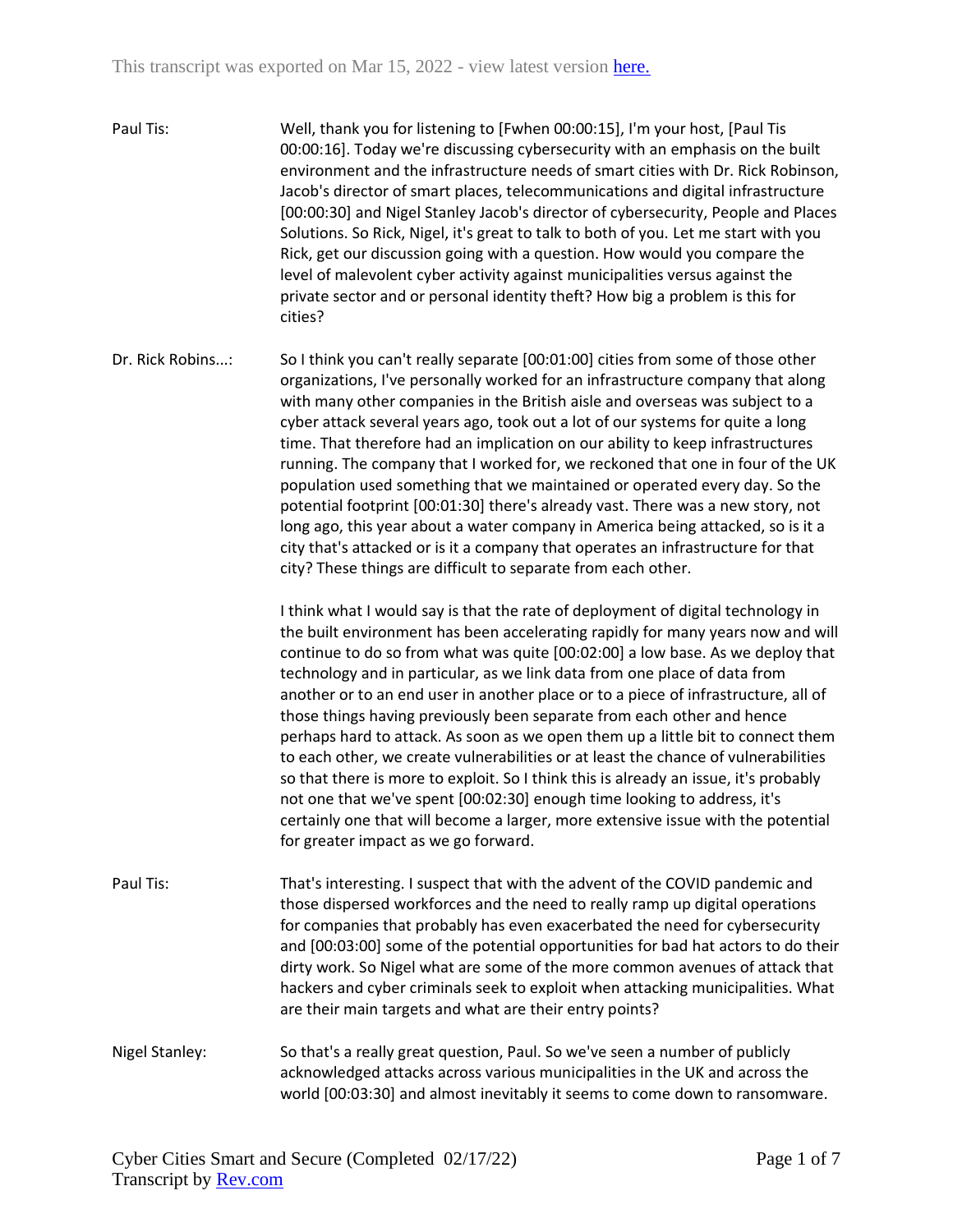So it would appear that one of the biggest vectors appears to be folk being sent email, the email containing an embedded link, then clicking on the link and then releasing all sorts of badness across the network that they're operating on. So unfortunately we all need email to operate in today's connected world, and it's very difficult to air gap or switch off email. So I think organizations need to look at manage [00:04:00] that, but don't actually stop the organization from actually working. I think aside from phishing emails, which is an interesting entry vector, my interest is what we call operational technology cybersecurity.

So the hardware and the software that controls things, and those things could be a myriad thing from street lighting within a municipality through to water treatment works. Unfortunately these systems are way behind the schedule when it [00:04:30] comes to cybersecurity and we've seen a number of attacks using OT systems as an entry point. There was a great example in a casino, admittedly not a municipality, but you could argue that a casino is a city in his own right and there was an attack there that came through the aquarium in the casino because the aquarium was the weak link and the bad folk got into the aquarium and they managed to move across the network. So I think the bottom line is that the bad folk are increasingly creative [00:05:00] and looking for new ways of getting into these organizations and we are constantly on the back foot as we try and address this risk.

- Paul Tis: That's interesting, I've heard anecdotal tales of cyber attacks occurring in things such as air conditioning systems and I think even vending machines, it's just anything to that's a connected device suddenly becomes a vulnerability or the potential for a vulnerability. So Nigel, can [00:05:30] you describe the dangers of cyber attacks against cities because outside of the financial ramifications, I suspect there are some public safety aspects that are worrisome like power grid, water quality, policing and that sort of thing. Can you talk to some of that?
- Nigel Stanley: I think many of the dangers are self-evident. In the modern connected world that Rick and I work in, supporting the notion of a digital city where everything is connected [00:06:00] across a digital backbone, an interruption to that digital backbone could massively impact how that city operates, the first responders all the way through to the electricity supply. Electricity's fundamental to our day to day world and anyone that's ever endured any degree of a power outage would be very familiar with the visceral response you have to it because you realize that all the various gadgets, the world that you work [00:06:30] in stops working, which is quite stressful. I think an interesting stat that I heard a while back is that we are all three missed meals from anarchy.

In other words, if we end up missing three meals and it's completely an utter anarchy, which is a bit of a scary thought. As Rick mentioned, the attack on the Oldsmar water treatment works in Florida is fairly recent and then in that case, the bad people [00:07:00] got in there and they actually adjusted the levels of the sodium hydroxide chemical levels from the normal 100 parts per million to 11,000 parts per million. If that attack had succeeded, thankfully it didn't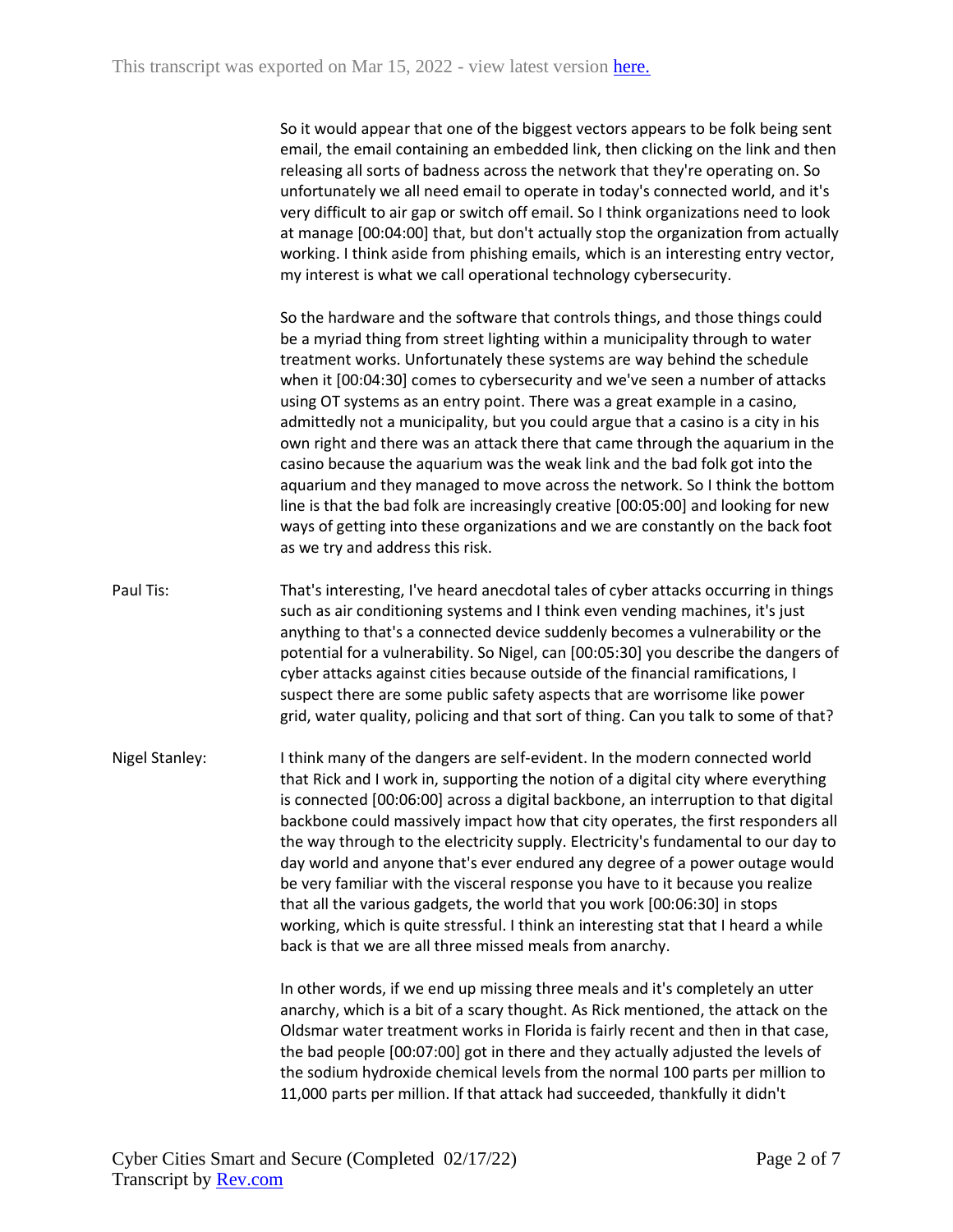because there are other safety systems in place, but if it had succeeded, then that water supply would've been poisoned and people drinking the water would've been impacted. So pretty serious danger there, Paul.

Paul Tis: Wow. [00:07:30] I can sympathize in terms of the electricity, just remembering just earlier this year we had some pretty significant weather events in Texas and we were just really not ready for it. So a lot of power outages and whatnot. Now, Rick and this question may be self-evident, but I am interested to dive into it nonetheless, but the question is, are smart cities, especially [00:08:00] vulnerable to cyber attacks, or are they better insulated from criminal behavior than other cities who may not have invested as much into their digital infrastructures?

Dr. Rick Robins...: I think the answer to that question depends on how the smart city is implemented in each case. So a city that doesn't explicitly go down a smart city route, and I think high content actually, that's not really possible anymore, unless you as a city have somehow decided to rule out the use of technology. [00:08:30] Technology is getting baked into absolutely everything these days, so a city that doesn't look at that. Let's say perhaps deliberately doesn't create additional connections between infrastructures and control centers and swap data between different places, that city is avoiding, perhaps creating linkages between systems and data that could give rise to vulnerabilities that could be exploited or attacked. I think [00:09:00] linkages are nevertheless there, the infrastructures will have digital technology in the of various sorts that can be subject to attack, perhaps in the past that was less likely to happen because there weren't so many bad actors trying to exploit things or because it just hadn't come to their attention, there were more obvious targets, but I don't think you can rely on that being the case anymore.

> Let's say a city takes a positive, smart city strategy and looks for delivering infrastructure that's got lower carbon emissions or greater consumer [00:09:30] convenience because it's using technology to operate intelligently or to offer a different way it can be accessed, then those steps will certainly create vulnerabilities or the risk of vulnerabilities. If it's done with a strong cyber strategy and a strong cyber governance, then you would hope that those risks are identified, they're mitigated, they're maintained, they're monitored, any threats and attacks are responded to and there you have a city that is in control of its cybersecurity. [00:10:00] If you undertake a positive smart city approach without considering the cybersecurity in that way, I would suggest you're taking rather a lot of very big risks.

Paul Tis: I can imagine that there's got to be more and more of a premium, I'm making sure you have a chief information security officer at the municipal level and if you don't have one, you need to find someone who operates in that capacity. So Rick, as a follow up to that, what [00:10:30] are the key areas of investment that municipalities need to focus on to ensure they are optimally protected from black hat behavior?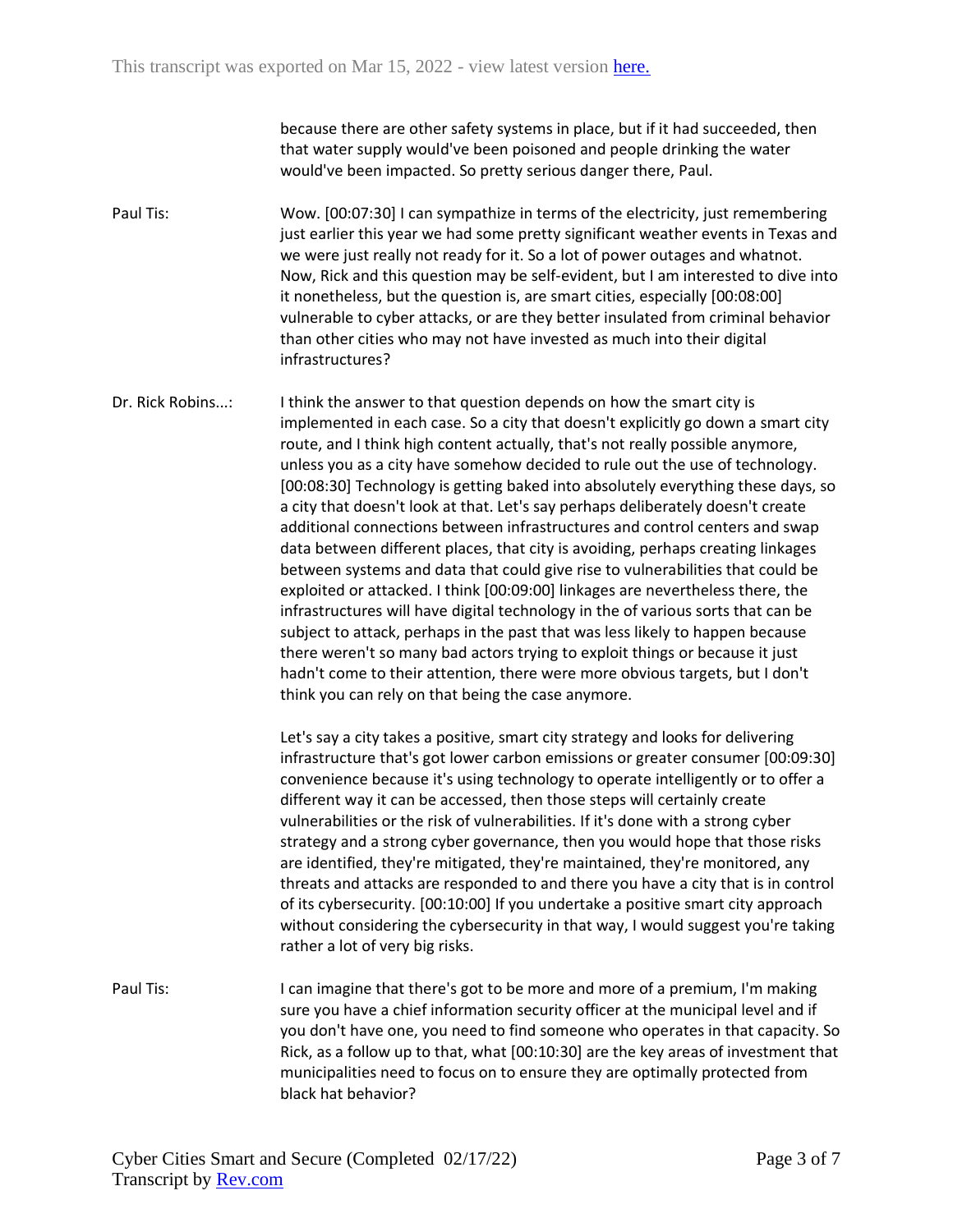| Dr. Rick Robins: | So I think in your previous comment, you identified one of those areas. It's not<br>necessarily an easy area to address, so the city should certainly look at<br>appointing a chief information security officer. The city isn't one thing, so if that<br>CISO is appointed by the local authority, does he so [00:11:00] nevertheless<br>have any oversight over the city's transport authority or water supplier or taxi<br>drivers, or what shops do in the city. A city's ecosystem, it's community, it's<br>economy are the aggregate effect of a huge number of disparate entities and so<br>the task for a city CISO would be to create some form of governance over that<br>ecosystem. Now that's not a simple thing to establish [00:11:30] and it would |
|------------------|-------------------------------------------------------------------------------------------------------------------------------------------------------------------------------------------------------------------------------------------------------------------------------------------------------------------------------------------------------------------------------------------------------------------------------------------------------------------------------------------------------------------------------------------------------------------------------------------------------------------------------------------------------------------------------------------------------------------------------------------------------------------|
|                  | require a set of influencing policies as well as directive measures. So that's<br>certainly something that a city should look to undertake.                                                                                                                                                                                                                                                                                                                                                                                                                                                                                                                                                                                                                       |

I think then a key would be looking at what are the mechanisms that are in the remit of a local authority to influence what happens in the city? What criteria should be contained within any procurement policy for things that city procures directly. How could you use things like business rates frameworks or planning frameworks [00:12:00] to otherwise influence what happens within a city? A part of this is actually not going to be within local authority control or within any control within a city, some of it's going to be nationally regulated. If I think of the example of the UK's water and energy industries, for example, neither of those have a unit of governance at city level. The energy infrastructure is a national infrastructure upon which there is a competitive national [00:12:30] market of private sector providers, the franchise is to provide water are operated at regional level and both those sectors have a national regulatory body.

So that would be the root in for cyber governance through what are some incredibly important pieces of city operation and infrastructure. So it's a really complex area, but those are just some of the things that any authority should be looking at.

- Paul Tis: Then Nigel, how would you describe municipal cyber defense in terms of the various departments cooperating [00:13:00] with each other? Meaning do you typically see police departments working with utilities such as water and electric, hospitals, et cetera, or do you see more of individual departments operating in silos?
- Nigel Stanley: Great question. I think it's all of the above, quite frankly. I think it depends on the geography, it depends on the country where the municipality might be based in terms of the support they might or might not get. I think the one underlying constant is that all of these municipalities will be under [00:13:30] huge budget constraints and so if you look at an incident, you think, well, who's actually going to take the lead on that incident? Does it sit within the utility or is it a police problem or so on and so on. So I think that that's definitely going to be a challenge. Every single incident's going to be different. There are local resilience forums, I've done a lot of work, local resilience forums that bring together the first responder community but these groups are really focused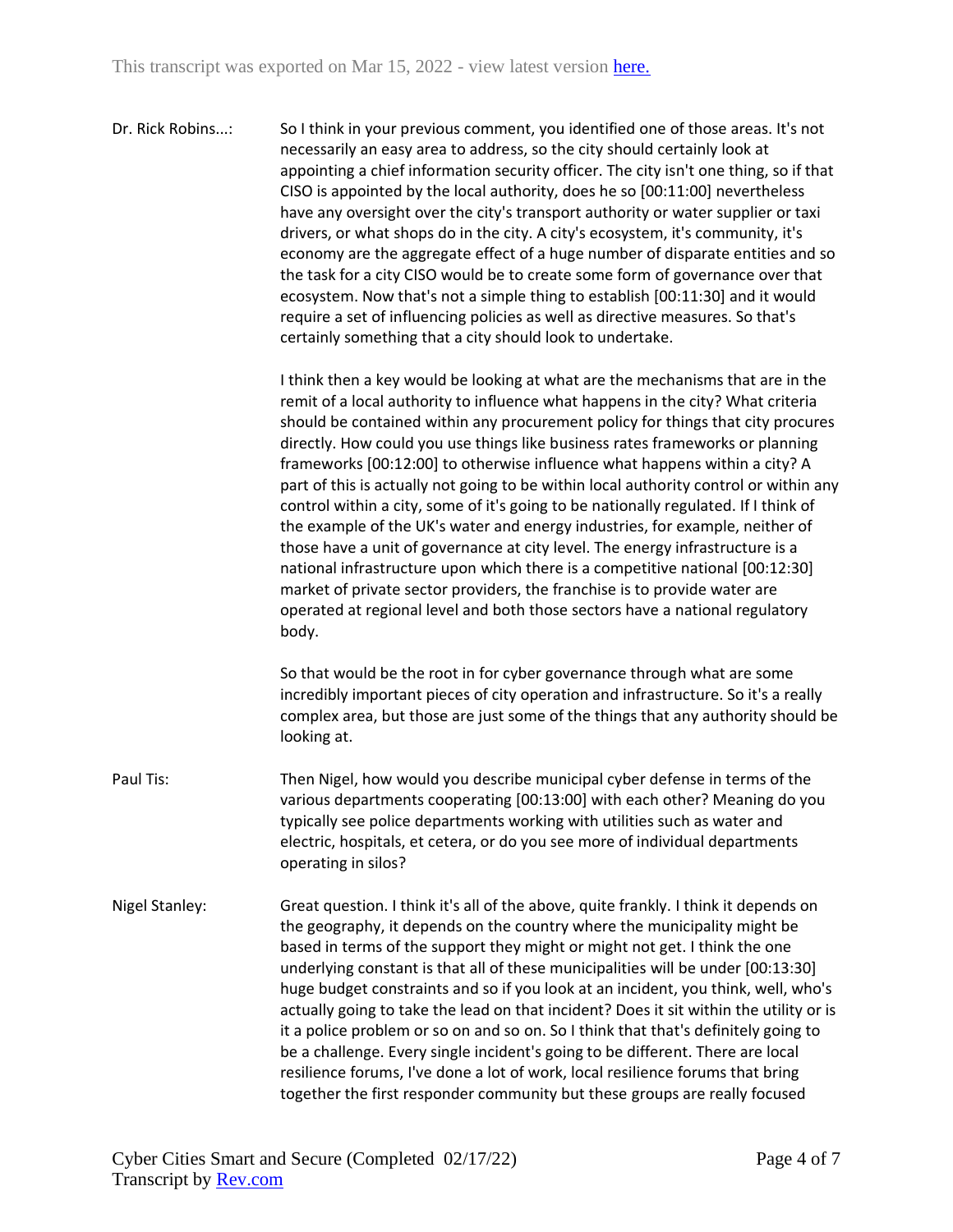around massive flooding or big fires or civil unrest [00:14:00] or something and certainly not cyber.

The question's got to be who would take the lead because every incident is going to be different, if it's a healthcare related cyber incident, is it the healthcare provider? Likewise, if it's criminal, is it the police and so on? We are assuming that these organizations such as the local Sheriff's department have got any expertise in cyber and certainly my experience is that many local and provincial police forces have very limited cyber expertise. So if they are looked to [00:14:30] take the lead, I think that they'll be maybe running away rather quickly. So it's a bit of a tough question really. I think an interesting model that we have in the UK, we have the national cybersecurity center and they were established a few years ago and they act as a useful coordinating body for major cybersecurity incidents, but they're unlikely to get involved with anything at the local municipal level as well. So I think that's going to be a bit of a challenge.

So I think the answer is unfortunately it [00:15:00] depends, but I would certainly suggest that local authorities look at how they deal with cyber, they need to accept that they will have a cyber event or that they will need to deal with and start practicing and rehearsal now with the various first responder communities to make sure that they respond appropriately.

- Paul Tis: Rick are there any smart cities you would point to that are leading the way in terms of cyber defense maturity and capability?
- Dr. Rick Robins...: That's a really [00:15:30] difficult question to answer actually because I think we're quite early in the emergence of the market. I think it has taken us a while to justify to business the importance of investing in cyber security properly, it's the sort of thing that at first glance doesn't appear to contribute towards the purpose of having a digital system. It of course has become increasingly about that, it's absolutely vital [00:16:00] to keeping that digital system operating the way that we need it to, but has tended to be the concern that's come second in the history of technology. We have certainly seen some interesting initiatives, so London for example, founded a digital security center many years ago, working with the police, local universities and the private sector supply side. So that's providing a resource, some capability and expertise in the sector, both [inaudible 00:16:28] and New York have accelerated programs [00:16:30] for cybersecurity startups.

There are several cities, ones I'm familiar with in the UK supporting the cyber industry would be Belfast and Dundee, for example, so there are lots of cities taking first steps. I think those perhaps in the strongest position to address this very complex area that we set out are those that have appointed at least a chief digital officer or chief technology officer, if perhaps not yet a chief information security officer. It's the sort of thing also that perhaps [00:17:00] a city resilience officer, such as Melan have had some time might play a role in. So at least if you see those roles in place, you see the leadership role and the start of governance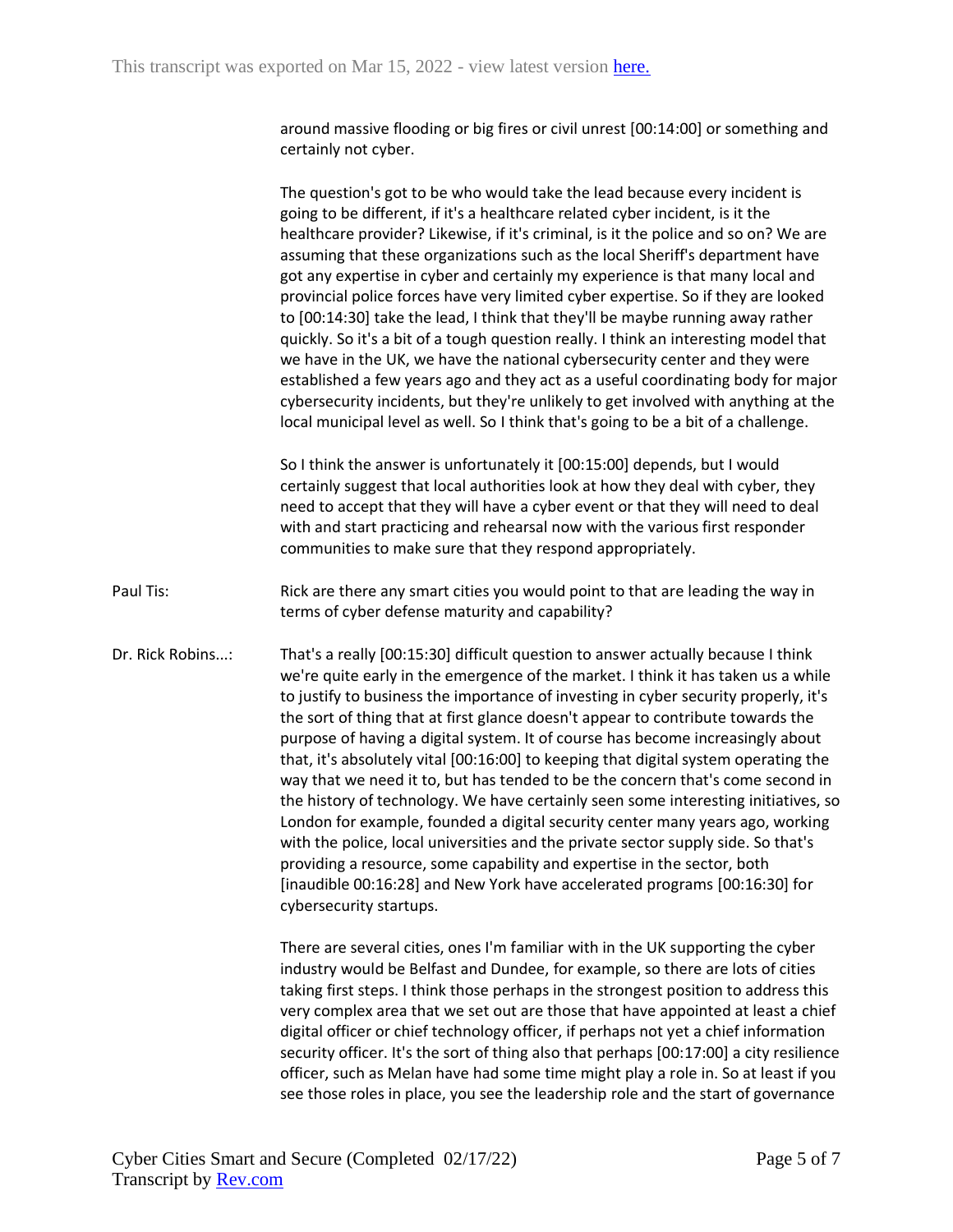and the policies that follow for having a citywide digital agenda of which cyber should be an increasingly important part.

- Paul Tis: Then Nigel, my last question for today is how do you see municipal cybersecurity evolving over the next three to five years?
- Nigel Stanley: I think the first thing is it's going to have to evolve, [00:17:30] Paul. I think that the local authorities have to understand that they are now very much in the cross hairs of the bad people that are looking to undertake cyber attacks and what have you. So no more is a municipality off limits and they will absolutely be part of the target. I think with budget constraints, I think that that poses a real challenge. So I think that the municipalities need to look at where they spend their money and how effectively they spend it. Unfortunately a cyber [00:18:00] event or an incident is a great way of releasing budget, but that's very much reactive, so what I would say is that they need to be looking at being proactive about managing the risk, because at the end of the day this is a risk to their business as it is for any organization.

They need to factor that into their planning and in their budgetary spending. So it's going to be very interesting to see how all these various ransomware attacks carry on across local authorities, I think coupled with the massive budget constraints [00:18:30] that we're seeing within the public sector post COVID, I think is almost a perfect storm. So it's a real challenge, but no matter what these local authorities are going to have to improve their cybersecurity, whether they like to or not.

- Paul Tis: Yeah, I think it's just going to be what we call table stakes, it's a cost to doing business and it's an unavoidable cost of doing business. Clearly the bad actors out there, both criminals as well as maybe [00:19:00] rogue states and rogue state agencies will not rest and will continue to look to exploit vulnerabilities. So there's a lot of good that can be done with smart cities and digital technology, but you have to be willing to protect your assets and your your citizens. So Rick, just kind of, as a add on to that question to Nigel about cyber security evolution, , [00:19:30] how do the digital capability landscape evolving in that, that same timeframe, that three to five years, and how is that going to impact cybersecurity?
- Dr. Rick Robins...: Well, just perhaps two examples of things that I think are going to, even from what we've seen through COVID continue to dramatically accelerate the deployment of technology in cities, one is climate change. So a lot of the infrastructure and asset investors that we talked at the moment think that three to five year timeframe [00:20:00] is the timeframe within which they have to act to make dramatic reductions to carbon in order to protect the 25 year asset value that they are interested in, that their business models depend on. They to act now to protect that asset value. Now, digital technology, isn't the only thing that we need to help us address climate change, but for sure using it to create infrastructure that is more efficient, more resilient, more sustainable, that's